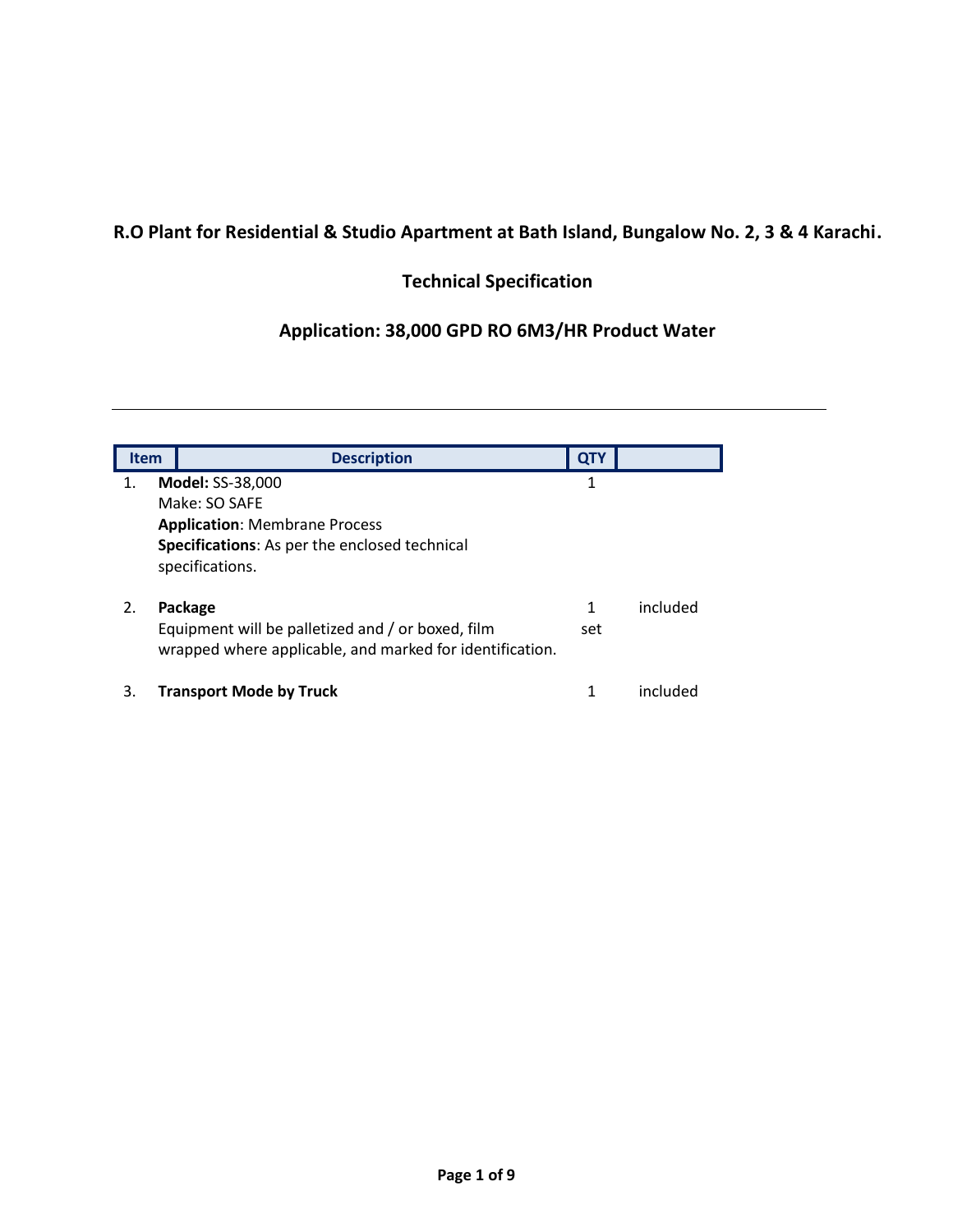# **Item Technical Specification**

### 1. **Raw Water Booster Pump**

This pump is used to boost water pressure from a positive suction water tank and deliver to pretreatment at pressure and volume required.

| <b>Pump Power</b> |          | $7.5$ $H.P.$ | $5.6$ kW       |
|-------------------|----------|--------------|----------------|
| <b>Flow rate</b>  |          | 70.0 USGPM   | 15.9 $m^3$ /hr |
| <b>Pressure</b>   | 60.0 PSI |              | 4.1 BAR        |

**Application**: Service and backwash **Brand**: **GOULDS** italy **Motor**: TEFC **Pump fluid end**: SS 316L **Pressure Gauge**: 0-100 PSI **Check Valve**: PVC SCH 80 **Inlet and Outlet Valve**: Ball or Butterfly type

### 2. **Multi Media Filtration Package**

This system is used to reduce sand and sediment (turbidity).

**Media tank**:  $42'' \oslash x 72''$ **Make**: SO SAFE **Tank material**: Fiberglass

| <b>Flow rate</b> | 70.0 USGPM   |                   | 15.9 $m^3$ /hr |
|------------------|--------------|-------------------|----------------|
| Media per tank   | 45.0 Cu. Ft. | $1.3 \text{Im}^3$ |                |

**Valve sequence**: manual backwash **Media content**: gravel, Silica sand and anthracite **Valve**: manual **Test pressure**: 150 psi **Wetted parts**: 316 Stainless steel **Pressure Gauge**: inlet and outlet of each tank

### 3. **Chemical Dosing package**

The dosage injection pump will allow injecting different chemical into the feed water or permeate (product) water of the water treatment plant.

**Brand**: Etatron Italy or Aqua Italy

**Application**: pre-scaling inhibitor Installation Kit in PVDF Chemical tank 80 liters HDPE Tank

1

2

1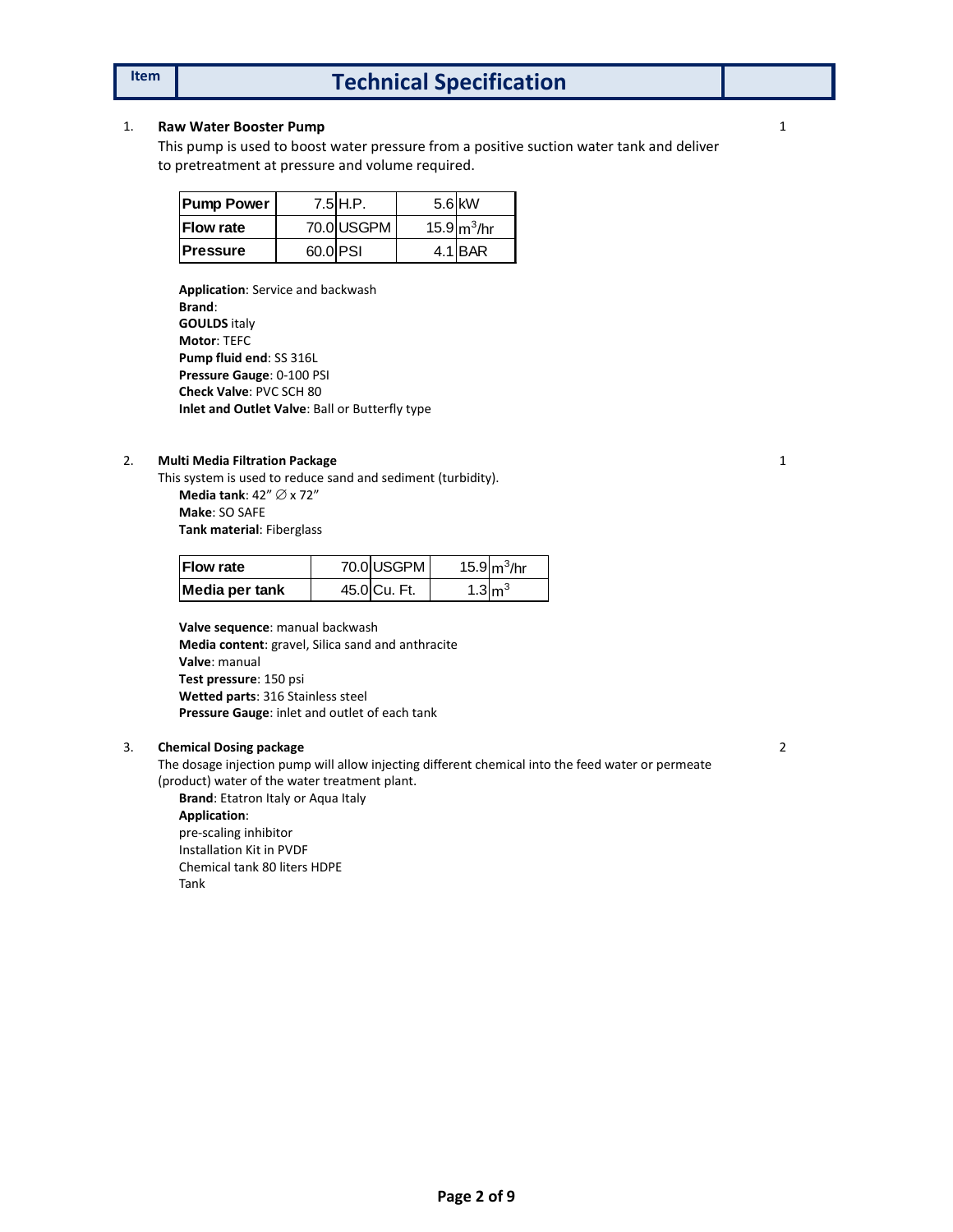#### 4. **Reverse Osmosis System**

| <b>Recovery design</b>    | 40.0%  |              |      |              |
|---------------------------|--------|--------------|------|--------------|
|                           |        |              |      |              |
| <b>Influent Flow Rate</b> | 70.0   | <b>GPM</b>   | 15.9 | $m^3/hr$     |
| <b>Effluent Flow rate</b> | 27.0   | <b>GPM</b>   | 6.1  | $m^3/hr$     |
|                           | 38,000 | GPD          | 147  | $m^3/hr$     |
| <b>Water Temperature</b>  | 77.0   | $^{\circ}$ F | 25.0 | $^{\circ}$ C |
| <b>Influent Quality</b>   | 36,000 | <b>PPM</b>   | MG/L | TDS          |
| <b>Effluent Quality</b>   | $500$  | <b>PPM</b>   | MG/L | TDS          |
| <b>Inlet pressure</b>     | 30.0   | PSI          | 2.1  | <b>BAR</b>   |

#### **Technical Specifications**

## **Frame**

The system is skid mounted on heavy-duty steel frame epoxy coated.

### **High Pressure Pump**

Heavy Duty High-pressure pump with corrosion resistant parts

| <b>IFlow rate</b>  |           | 70.00 USGPM | 15.91 $m^3$ /hr |          |
|--------------------|-----------|-------------|-----------------|----------|
| Discharge Pressure | 850.0 PSI |             |                 | 58.6 BAR |

**Brand**: Fedco / Goulds **Pump Fluid End**: 2205 Duplex stainless steel **Quantity of pumps**: 1 **Type**: Axial Positive Displacement

#### **High Pressure Motor**

The high-pressure motor is for heavy-duty industrial application. This motor is designed to operate on a 24 hour per day.

**Brand**: Omega/Fedco /Siemens

**Type**: TEFC **Qty**: 1

#### **Reverse Osmosis Pressure Vessel**

Heavy duty reverse osmosis pressure vessel housings are constructed in fiberglass

## **Quantity**: 2

**Brand**: First line or Equivalent **Model**: 1200 PSI / Multi side port

#### **Reverse Osmosis Membrane Elements**

The reverse osmosis membranes used in this application are TFC. This is a thin film composite (TFC) spiral wound membrane.

**Number of stages**: 1 **Total Membranes**: 10 **Brand**: DOW Filmtec / toray/LG **Model**: SW30HRLE-400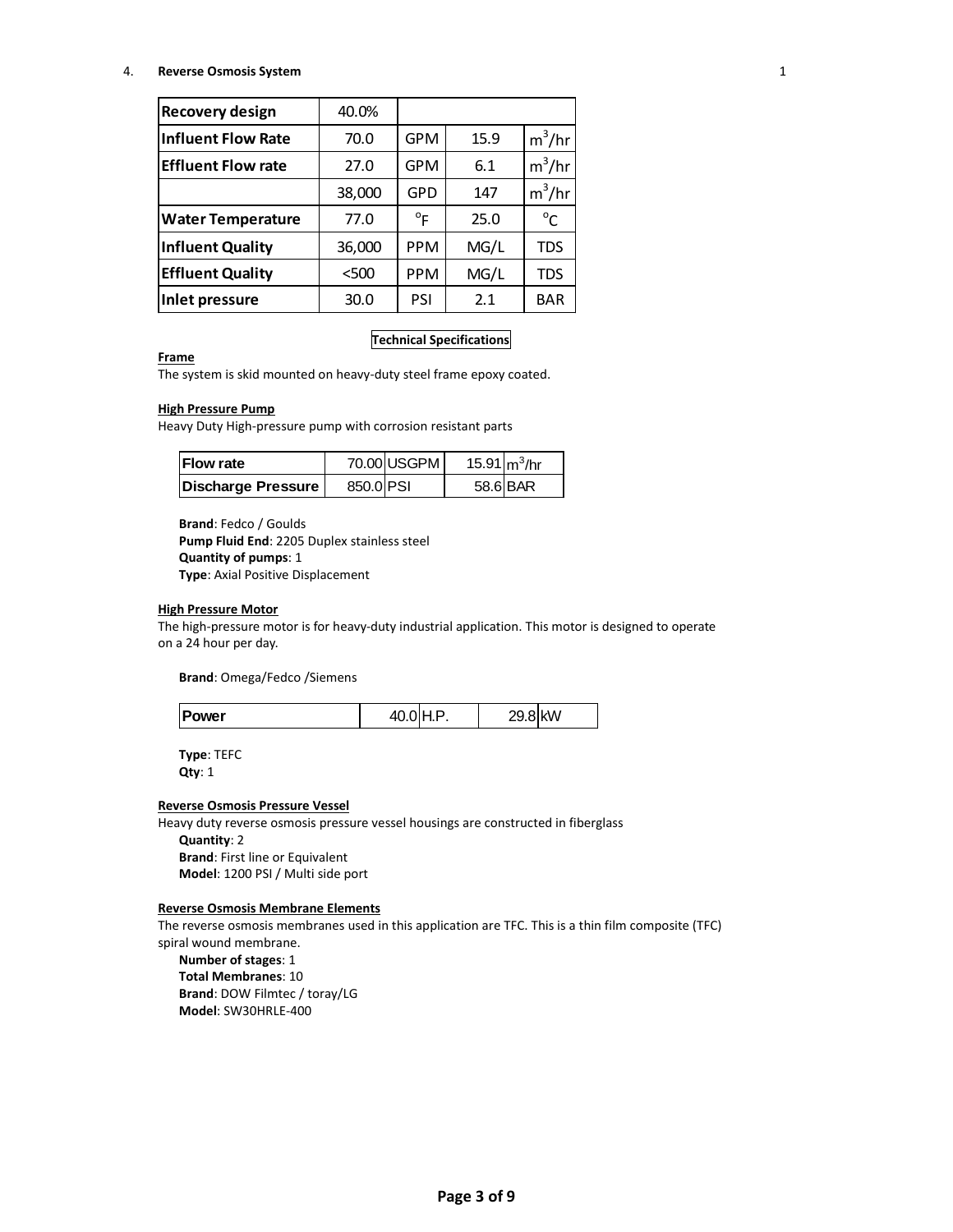#### **Sample Permeate Ports**

Sample ports will be installed in each reverse osmosis pressure vessel to allow evaluation of the product water quality. Qty: 2 nos

#### **Main Electrical Enclosure**

The Motor control panel and the low voltage control panel are corrosion resistant. **Type**: NEMA 12

#### **Product Water Flow meter**

The inline Rota meter flow meter will read product water flow rate. **Brand**: EU

#### **Reject Water Flow meter**

The inline Rota meter flow meter will read reject water flow rate. **Brand**: EU

#### **Pressure Gauges**

Stainless steel liquid filled pressure gauges for maximum monitoring and visibility. **Brand**: Wika Germany **Case material**: 304 stainless steel **Wetted part**: 316 Stainless steel **Dial size**: 2.5" Diameter **Process Connection**: ¼" NPT

#### **Reject Water Pressure Regulator Valve**

Heavy-duty stainless steel pressure regulator. This regulator will allow the operator to adjust the backpressure in the reverse osmosis membranes.

**Material**: stainless steel 316L

#### **Raw Water Actuator Valve**

This valve will close and open at every start up and shut down of the plant **Valve**: Electric Motorized actuator **Wetted parts**: 316 Stainless steel **Make**: EU/USA

#### **Electrical Components**

The plant will include all the necessary contactors, starters, Magnetic starters, overload relays, terminal blocks, relays, circuit breakers, and indicator lights. All of these components are UL listed approved.

#### **Safety Features**

All pressure switches are provided to protect the reverse osmosis plant against inadequate flows, and pressure to, and from the inlet, and outlet of the plant.

**Quantity**: 3 **Functions**: High Pressure Pump suction & discharge and permeate **Brand**: Sick Germany **Material**: Stainless steel wetted parts

#### **Hour meter**

The screen will also illustrate the total accumulated operational hours

#### **Main Discount Switch**

This allows interrupting the power to the High Voltage panel prior to servicing it and meets UL standards.

#### 5. **Programmable Logic Control (PLC)**

The equipment features state of the art PLC system to accurately monitor, and control all the different I/O of the plant. **Brand**: Delta or equallent

1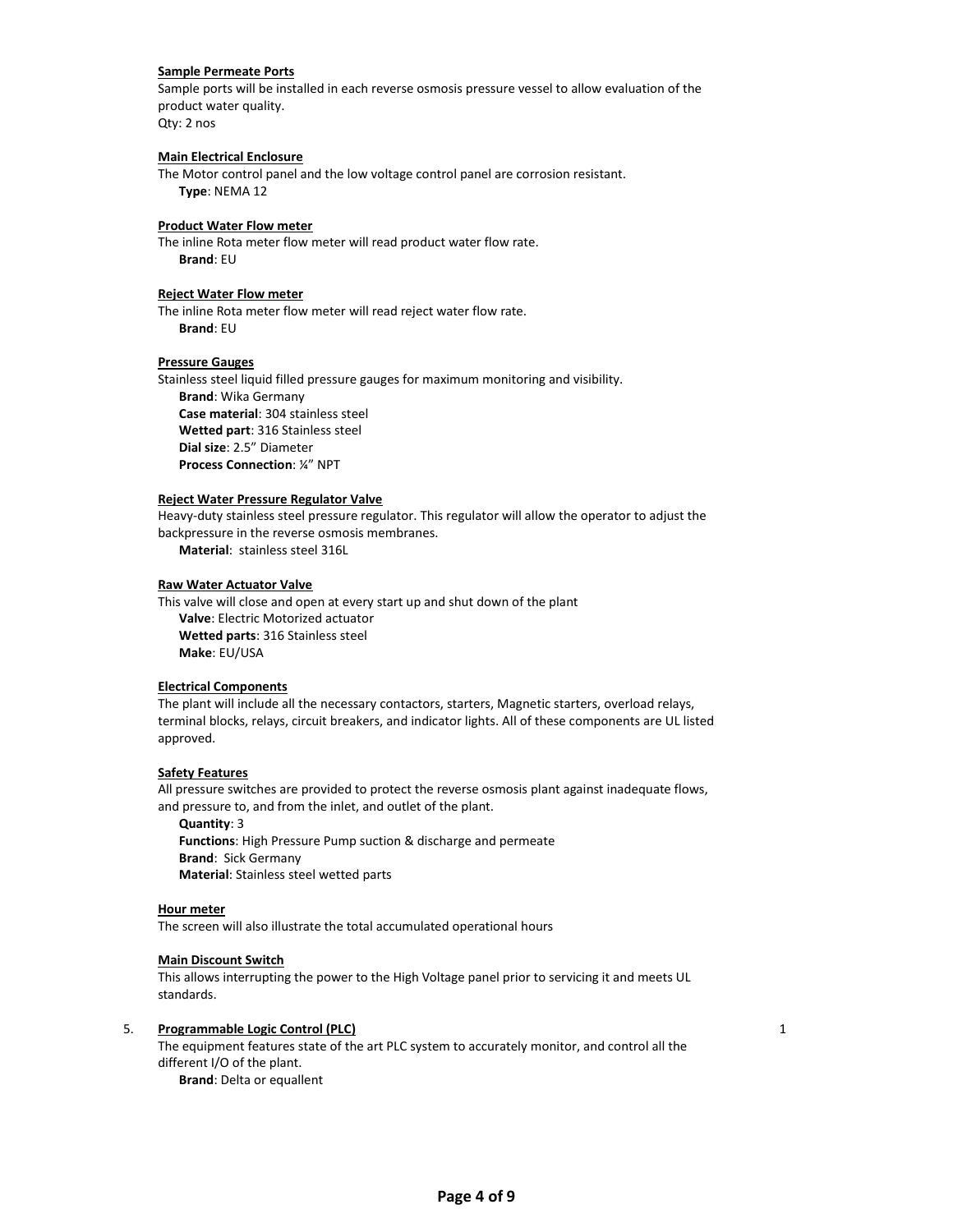|     | Human Interface (HMI) Monitor<br>smooth operation in the field.<br><b>Brand: delta</b><br>Model: 5" monochrome                                                                                                                                                                                                                            |          |            |  |                | The equipment features a HMI to visualize the different functions of the plant to guarantee a                                                                                               |   |  |  |  |  |
|-----|-------------------------------------------------------------------------------------------------------------------------------------------------------------------------------------------------------------------------------------------------------------------------------------------------------------------------------------------|----------|------------|--|----------------|---------------------------------------------------------------------------------------------------------------------------------------------------------------------------------------------|---|--|--|--|--|
| 6.  | Low Pressure Piping and Valves<br>Low-pressure piping and valves will be supplied in rigid and flexible plastic.<br>Material: PVC SCH 80 and flexible polyethylene tubing                                                                                                                                                                 |          |            |  |                |                                                                                                                                                                                             |   |  |  |  |  |
| 7.  | <b>High Pressure stainless steel piping</b><br><b>Material: 316L stainless steel</b>                                                                                                                                                                                                                                                      |          |            |  |                |                                                                                                                                                                                             |   |  |  |  |  |
| 8.  | <b>Pre-filter Housing</b><br>Integrated cartridge filtration<br>Application: 5-micron cartridge filter<br>Brand: EU/USA<br><b>Material: ABS</b><br>NO of cartridges: 7 cart 30"                                                                                                                                                           |          |            |  |                |                                                                                                                                                                                             |   |  |  |  |  |
| 9.  | High Pressure Motor Variable Frequency Drive (VFD)<br>Digital high power Variable Frequency Drives (VFD) to allow accurate speed of the high pressure<br>motor and also smooth start and stop operation.<br>Motor Controller: Variable Frequency Drive (VFD) for speed control<br>Make: Delta/Invt/ABB                                    |          |            |  |                |                                                                                                                                                                                             |   |  |  |  |  |
| 10. | TDS (Total Dissolved Solid) Meter - Permeate water and feed water<br>Inline Permeate water TDS monitor for continuous reading with low / high set points.<br><b>Brand: Createc</b><br>Application: NEMA 4x / IP65<br>Inlet TDS controller: up to 45,000 ppm<br>Out let TDS controller up to : 1000 ppm                                    |          |            |  |                |                                                                                                                                                                                             |   |  |  |  |  |
| 11. | <b>Clean In Place (CIP) Unit for Membranes</b><br>maintain the membranes in optimum conditions and extend the longevity.                                                                                                                                                                                                                  |          |            |  |                | This CIP skid will allow the operator to clean the membrane with all the correct solution in order to                                                                                       | 1 |  |  |  |  |
|     | <b>Pump Power</b>                                                                                                                                                                                                                                                                                                                         |          | $5.5$ H.P. |  | 4.1 kW         |                                                                                                                                                                                             |   |  |  |  |  |
|     | <b>Flow rate</b>                                                                                                                                                                                                                                                                                                                          |          | 55.0 USGPM |  | 12.5 $m^3$ /hr |                                                                                                                                                                                             |   |  |  |  |  |
|     | <b>Pressure</b>                                                                                                                                                                                                                                                                                                                           | 50.0 PSI |            |  | $3.4$ BAR      |                                                                                                                                                                                             |   |  |  |  |  |
|     | Tank: 300 gallons<br><b>Tank Material: HDPE</b><br>Pump make: Goulds Italy<br>Pump: 316 Stainless steel fluid end<br><b>Electrical Control Panel: NEMA 12</b><br>Filter Canister: 5 microns cartridge (share with RO system)<br><b>Skid:</b> Stainless steel frame<br>Piping: PVC SCH 80<br>Float: Low Level<br>Pressure Gauge: 0-100 PSI |          |            |  |                |                                                                                                                                                                                             |   |  |  |  |  |
| 12. | <b>Membrane Fresh Flush System</b>                                                                                                                                                                                                                                                                                                        |          |            |  |                | Fresh Flush System will allow the system to flush the membrane with permeate water at every shut<br>down in order to maintain the membranes in optimum conditions and extend the longevity. | 1 |  |  |  |  |

**Piping**: PVC SCH 80 **Actuator valve** : Motorized

**Make**: EU/USA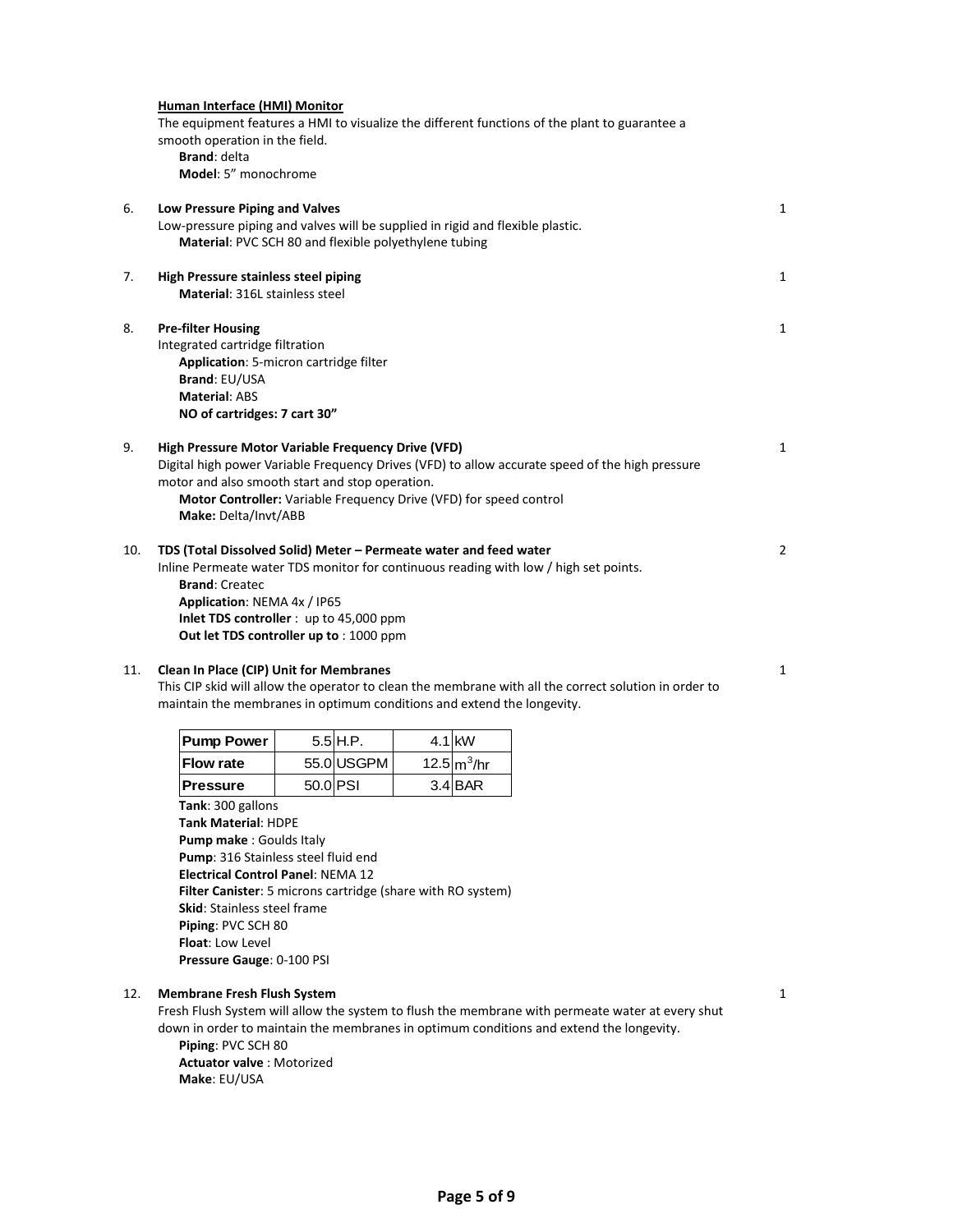**PH Meter** – Permeate water 1. Inline Permeate water ph monitor for continuous reading with low / high set points. **Brand**: Createc **Application**: NEMA 4x / IP65

### **ONE YEAR RUNNING CARTRIDGES AND CHEMICALS.**

- 1. Anti scallent per year : 920 liters
- 2. Cartridges PP yarn 30" 5 micron: 168 nos
- 3. Membrane cleaning once a year
- 4. Biocide : 365 Kg

## **BUYERS RESPONSIBILITY**

- 1. Bore
- 2. Drain lines up to plant room
- 3. 3 phase electrical connection in plant room.
- 4. LT panel and transformer
- 5. All civil works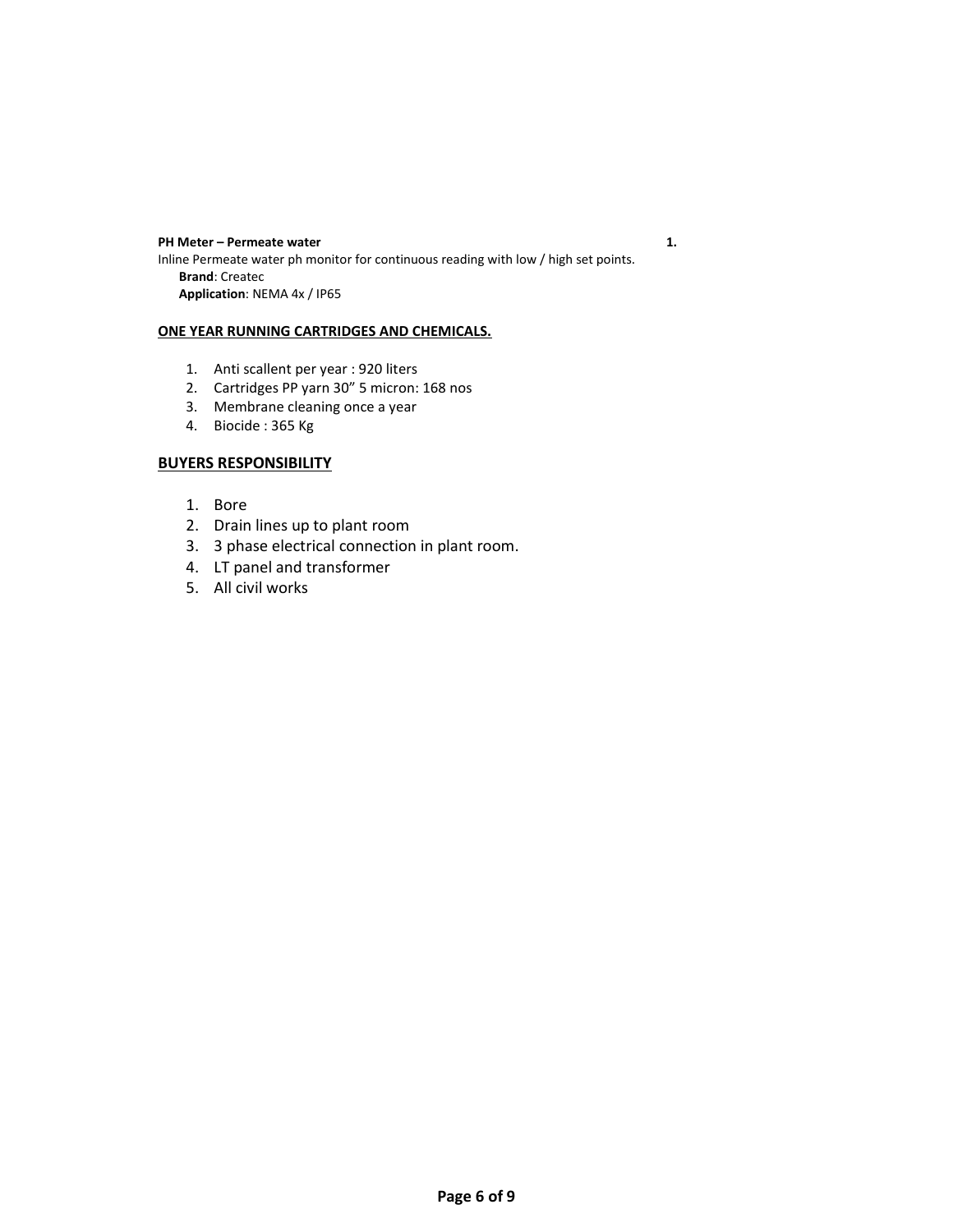# **Project Information:**

# **Case-specific:**

## **System Details**

|                                | Feed Flow to Stage 1                     |                |                                 | 67.50 gpm                  | Pass 1 Permeate<br>Flow   |                         |                       | 27.00 gpm               | Osmotic                            | Pressure:              |                         |                               |                              |
|--------------------------------|------------------------------------------|----------------|---------------------------------|----------------------------|---------------------------|-------------------------|-----------------------|-------------------------|------------------------------------|------------------------|-------------------------|-------------------------------|------------------------------|
| System                         | Raw Water Flow to                        |                |                                 |                            | 67.50 gpm Pass 1 Recovery |                         |                       | 40.00 %                 |                                    |                        |                         | Feed $411.65$ psig            |                              |
|                                | <b>Feed Pressure</b><br>$873.16$ psig    |                |                                 | <b>Feed Temperature</b>    |                           |                         | 25.0 C                |                         | Concentrate $\frac{702.4}{3}$ psig |                        |                         |                               |                              |
|                                | <b>Flow Factor</b>                       |                | 0.85                            |                            | Feed TDS                  |                         |                       | 36000.0 mg/<br>1 l      |                                    |                        |                         | Average 557.04 psig           |                              |
| H <sub>2</sub> SO <sub>4</sub> | Chem. Dose (100%)                        |                |                                 | $0.00 \frac{\text{mg}}{1}$ | Number of<br>Elements     |                         |                       | 10                      |                                    | <b>Average NDP</b>     |                         | $307.0$ psig                  |                              |
|                                | Total Active Area                        |                | $^{4000.0}_{0}$ ft <sup>2</sup> |                            | Average Pass 1 Flux       |                         |                       | $9.72$ gfd              | Power                              |                        |                         | $32.05$ kW                    |                              |
|                                | Water Classification: Well Water SDI < 3 |                |                                 |                            |                           |                         |                       |                         |                                    | <b>Specific Energy</b> |                         | 19.79 $_{\rm l}^{\rm kWh/kg}$ |                              |
| <b>Stage</b>                   | Element                                  | $#PV$ #Ele     |                                 | Feed<br>Flow<br>(gpm)      | Feed<br>Press<br>(psig)   | Recirc<br>Flow<br>(gpm) | Conc<br>Flow<br>(gpm) | Conc<br>Press<br>(psig) | Perm<br>Flow<br>(gpm)              | Avg<br>Flux<br>(gfd)   | Perm<br>Press<br>(psig) | Boost<br>Press<br>(psig)      | Perm<br><b>TDS</b><br>(mg/l) |
| 1                              | SW30HRLE-400                             | $\overline{2}$ | 5                               | 67.50                      | 868.16                    | 0.00                    | 40.50                 | 855.92                  | 27.00                              | 9.72                   | 0.00                    | 0.00                          | 172.60                       |

| <b>Pass Streams</b><br>(mg/l as Ion) |          |                      |             |          |        |  |  |  |  |
|--------------------------------------|----------|----------------------|-------------|----------|--------|--|--|--|--|
|                                      |          |                      | Concentrate | Permeate |        |  |  |  |  |
| Name                                 | Feed     | <b>Adjusted Feed</b> | Stage 1     | Stage 1  | Total  |  |  |  |  |
| NH <sub>4</sub>                      | 0.00     | 0.00                 | 0.00        | 0.00     | 0.00   |  |  |  |  |
| $\overline{\mathbf{K}}$              | 0.00     | 0.00                 | 0.00        | 0.00     | 0.00   |  |  |  |  |
| Na                                   | 14161.49 | 14161.49             | 23556.65    | 67.89    | 67.89  |  |  |  |  |
| Mg                                   | 0.00     | 0.00                 | 0.00        | 0.00     | 0.00   |  |  |  |  |
| $\overline{\text{Ca}}$               | 0.00     | 0.00                 | 0.00        | 0.00     | 0.00   |  |  |  |  |
| Sr                                   | 0.00     | 0.00                 | 0.00        | 0.00     | 0.00   |  |  |  |  |
| $\overline{Ba}$                      | 0.00     | 0.00                 | 0.00        | 0.00     | 0.00   |  |  |  |  |
| CO <sub>3</sub>                      | 0.00     | 0.00                 | 0.00        | 0.00     | 0.00   |  |  |  |  |
| HCO <sub>3</sub>                     | 0.00     | 0.00                 | 0.00        | 0.00     | 0.00   |  |  |  |  |
| NO <sub>3</sub>                      | 0.00     | 0.00                 | 0.00        | 0.00     | 0.00   |  |  |  |  |
| Cl                                   | 21838.51 | 21838.51             | 36326.83    | 104.70   | 104.70 |  |  |  |  |
| $\overline{\mathbf{F}}$              | 0.00     | 0.00                 | 0.00        | 0.00     | 0.00   |  |  |  |  |
| SO <sub>4</sub>                      | 0.00     | 0.00                 | 0.00        | 0.00     | 0.00   |  |  |  |  |
| SiO <sub>2</sub>                     | 0.00     | 0.00                 | 0.00        | 0.00     | 0.00   |  |  |  |  |
| <b>Boron</b>                         | 0.00     | 0.00                 | 0.00        | 0.00     | 0.00   |  |  |  |  |
| CO <sub>2</sub>                      | 0.00     | 0.00                 | 0.00        | 0.00     | 0.00   |  |  |  |  |
| TDS                                  | 36000.01 | 36000.01             | 59883.48    | 172.60   | 172.60 |  |  |  |  |
| pH                                   | N/A      | N/A                  | N/A         | N/A      | N/A    |  |  |  |  |

# **Design Warnings**

-None-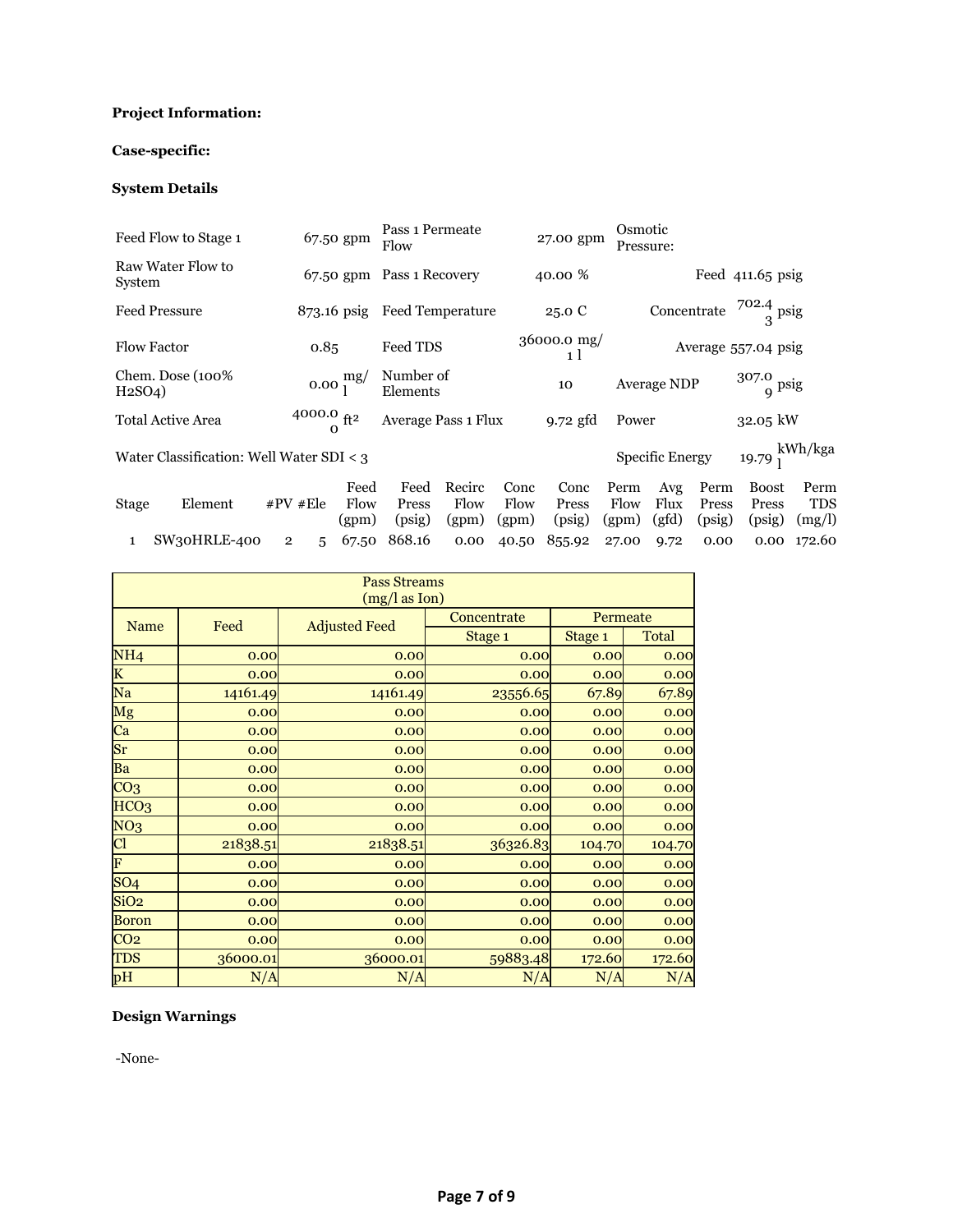## **Solubility Warnings**

-None-

# **Stage Details**

| Stage 1 Element Recovery |      | Perm Flow<br>(gpm) | Perm TDS<br>(mg/l) | <b>Feed Flow</b><br>(gpm) | Feed TDS<br>(mg/l) | Feed Press<br>(psig) |
|--------------------------|------|--------------------|--------------------|---------------------------|--------------------|----------------------|
|                          | 0.12 | 4.13               | 94.62              | 33.75                     | 36000.01           | 868.16               |
| $\mathbf{2}$             | 0.11 | 3.35               | 129.12             | 29.62                     | 41004.29           | 864.90               |
| 3                        | 0.10 | 2.61               | 180.17             | 26.27                     | 46212.37           | 862.16               |
| 4                        | 0.08 | 1.97               | 256.30             | 23.66                     | 51297.80           | 859.81               |
| 5                        | 0.07 | 1.44               | 368.93             | 21.69                     | 55928.93           | 857.76               |
|                          |      |                    |                    |                           |                    |                      |